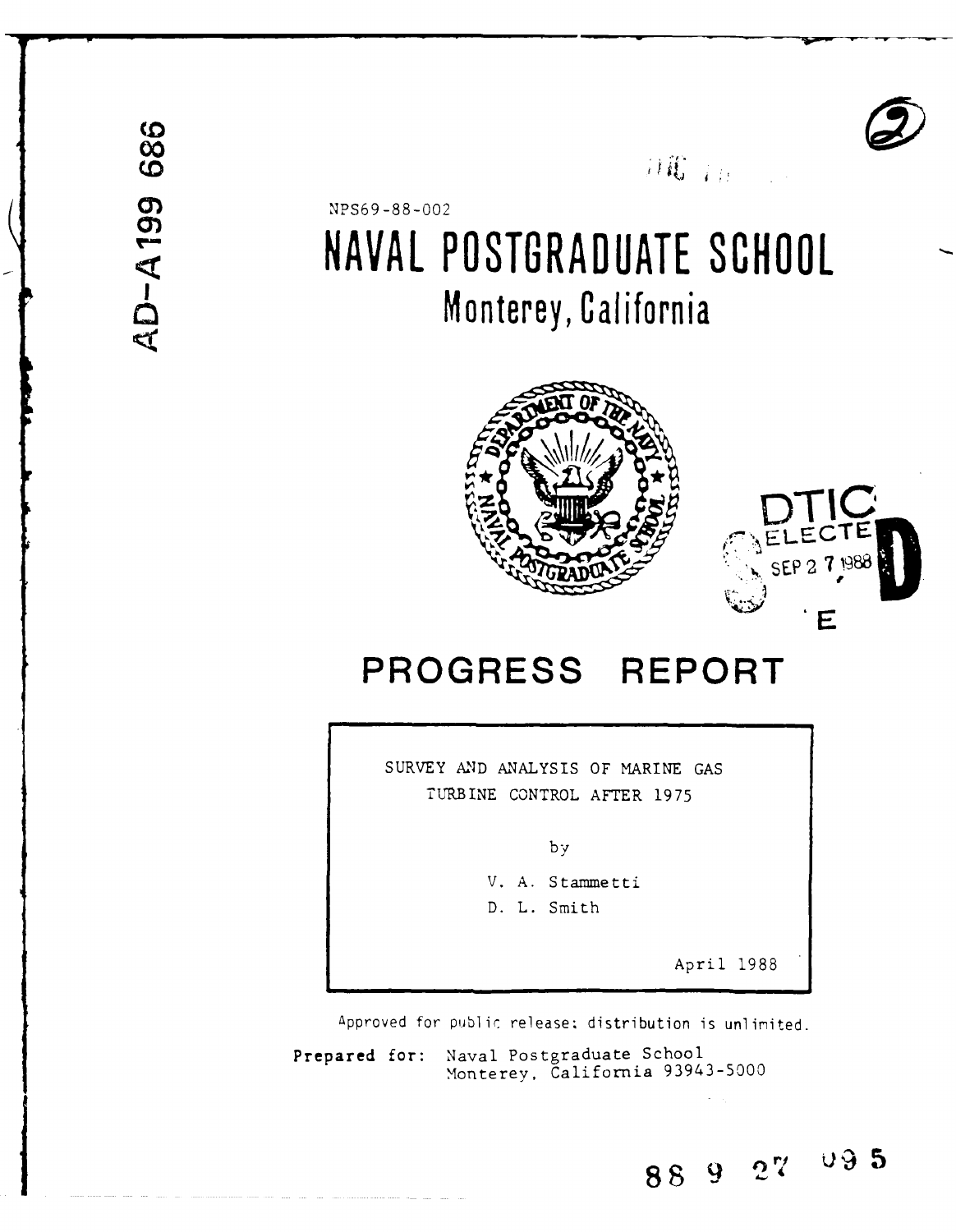|                                                                                                                                                                                                                                                                                                                                                                                                                                                                                                                                                                                                                                                                                                                                                                                                                                                      | REPORT DOCUMENTATION PAGE                                                          |                                                                                                                  |                                                              |              |                                                                        |  |
|------------------------------------------------------------------------------------------------------------------------------------------------------------------------------------------------------------------------------------------------------------------------------------------------------------------------------------------------------------------------------------------------------------------------------------------------------------------------------------------------------------------------------------------------------------------------------------------------------------------------------------------------------------------------------------------------------------------------------------------------------------------------------------------------------------------------------------------------------|------------------------------------------------------------------------------------|------------------------------------------------------------------------------------------------------------------|--------------------------------------------------------------|--------------|------------------------------------------------------------------------|--|
| Tá PHEPORT SECURITY CUASS FICATION                                                                                                                                                                                                                                                                                                                                                                                                                                                                                                                                                                                                                                                                                                                                                                                                                   |                                                                                    | <b>D. HESTRICT VE MARK NUS</b>                                                                                   |                                                              |              |                                                                        |  |
| Unclassified<br>LA LECUR TY CLASSIF CATION AUTHORITY                                                                                                                                                                                                                                                                                                                                                                                                                                                                                                                                                                                                                                                                                                                                                                                                 |                                                                                    |                                                                                                                  | <b>U.STRIBUT.ON/AVAILABILITY OF REPORT</b>                   |              |                                                                        |  |
|                                                                                                                                                                                                                                                                                                                                                                                                                                                                                                                                                                                                                                                                                                                                                                                                                                                      |                                                                                    |                                                                                                                  | Approved for Public Release;                                 |              |                                                                        |  |
| LO DECLASS FICATION DOWNGRADING SCHEDULE                                                                                                                                                                                                                                                                                                                                                                                                                                                                                                                                                                                                                                                                                                                                                                                                             |                                                                                    | Distribution is Unlimited                                                                                        |                                                              |              |                                                                        |  |
| 4 PERFORMING ORGANIZATION REPORT NUMBER(S)                                                                                                                                                                                                                                                                                                                                                                                                                                                                                                                                                                                                                                                                                                                                                                                                           |                                                                                    | S. MONITORING ORGANIZATION REPORT NUMBERIST                                                                      |                                                              |              |                                                                        |  |
| NPS69-88-002                                                                                                                                                                                                                                                                                                                                                                                                                                                                                                                                                                                                                                                                                                                                                                                                                                         |                                                                                    |                                                                                                                  |                                                              |              |                                                                        |  |
| 24 YANE OF PERFORMING ORGANIZATION<br>Naval Postgraduate<br>School                                                                                                                                                                                                                                                                                                                                                                                                                                                                                                                                                                                                                                                                                                                                                                                   | <b>60 OFFICE STMBOL</b><br>(If applicable)                                         | 's NAME OF MONITORING ORGANIZATION                                                                               |                                                              |              |                                                                        |  |
| 5c. ADDRESS (City, State, and ZIP Code)                                                                                                                                                                                                                                                                                                                                                                                                                                                                                                                                                                                                                                                                                                                                                                                                              |                                                                                    |                                                                                                                  | 7b. ADDRESS (City, State, and ZIP Code).                     |              |                                                                        |  |
| Monterey, CA 93943-5000                                                                                                                                                                                                                                                                                                                                                                                                                                                                                                                                                                                                                                                                                                                                                                                                                              |                                                                                    |                                                                                                                  |                                                              |              |                                                                        |  |
| 5a NAME OF FUNDING / SPONSORING<br>CRGANIZATION                                                                                                                                                                                                                                                                                                                                                                                                                                                                                                                                                                                                                                                                                                                                                                                                      | Bo OFFICE SYMBOL<br>(If applicable)                                                | <b>3 PPOCUREMENT INSTRUMENT IDENT-FICATION NUMBER</b>                                                            |                                                              |              |                                                                        |  |
| BUILDONESS (CITY) State and ZIP Code).                                                                                                                                                                                                                                                                                                                                                                                                                                                                                                                                                                                                                                                                                                                                                                                                               |                                                                                    |                                                                                                                  | 10 SOUPCE OF FUNDING NUMBERS                                 |              |                                                                        |  |
|                                                                                                                                                                                                                                                                                                                                                                                                                                                                                                                                                                                                                                                                                                                                                                                                                                                      |                                                                                    | 280GRAM<br>ELEMENT NO                                                                                            | <b>PRO,ECT</b><br>NO.                                        | TASK.<br>NO. | $A$ <sup>()<math>R</math></sup> K $\rightarrow$ $\sim$<br>ACCESS CN NO |  |
|                                                                                                                                                                                                                                                                                                                                                                                                                                                                                                                                                                                                                                                                                                                                                                                                                                                      |                                                                                    |                                                                                                                  |                                                              |              |                                                                        |  |
| V.A. Stammetti, D.L. Smith<br>35 TIME COVERED                                                                                                                                                                                                                                                                                                                                                                                                                                                                                                                                                                                                                                                                                                                                                                                                        | $1/88 - 0.4/88$                                                                    | 14 DATE OF REPORT (Year Month Day)<br>83/4/13                                                                    | Survey and Analysis of Marine Gas Turbine Control After 1975 |              | <sup>1</sup> S PAGE LOUNT<br>ī 7                                       |  |
| $\sqrt{254}$ $\sqrt{22565}$<br>$5.3^{\circ}$<br>GROUP.<br><b>SUB-GROUP</b>                                                                                                                                                                                                                                                                                                                                                                                                                                                                                                                                                                                                                                                                                                                                                                           | 18. SUBJECT TERMS (Continue on reverse if necessary and identify by block number). |                                                                                                                  |                                                              |              |                                                                        |  |
|                                                                                                                                                                                                                                                                                                                                                                                                                                                                                                                                                                                                                                                                                                                                                                                                                                                      | Control, Marine Gas Turbine, Modeling                                              |                                                                                                                  |                                                              |              |                                                                        |  |
|                                                                                                                                                                                                                                                                                                                                                                                                                                                                                                                                                                                                                                                                                                                                                                                                                                                      |                                                                                    |                                                                                                                  |                                                              |              |                                                                        |  |
| سيبي                                                                                                                                                                                                                                                                                                                                                                                                                                                                                                                                                                                                                                                                                                                                                                                                                                                 |                                                                                    |                                                                                                                  |                                                              |              |                                                                        |  |
| L. FERSONAL AUTHORISE<br>EU TYPE DE REPORT<br><b>SUSPECTARY NOTATION</b><br>Fills,"AAL". Continue on reverse if necessary and identify by block number).<br>Marine gas turbine control methods which are presently utilized are<br>adequate for their purpose but do not optimize performance, economy, or<br>maintainability of the shipboard engineering plant. This paper reviews<br>the developments in marine gas turbine propulsion analysis and control<br>since 1975. The review shows that technological advances now present<br>the opportunity to improve present control systems, translating to<br>maneuverability and performance improvements as well as operating cost<br>reduction.<br>. I IS TO BUT CN, AVAILABILITY OF ABSTRACT<br>XX NCLASS FED UNLIMITED. C SAME AS RPT<br>LLA TIANTE OF RESPONSIBLE NOW JUAL<br>David L. Smith | $\Box$ one users $\Box$                                                            | 21 ABSTRACT SECURITY CLASSIFICATION<br>220 FELEPHONE (Include Area Code)   LEC OFF CE ST VBO<br>$(408)$ 546-3383 |                                                              |              | $69$ Sm                                                                |  |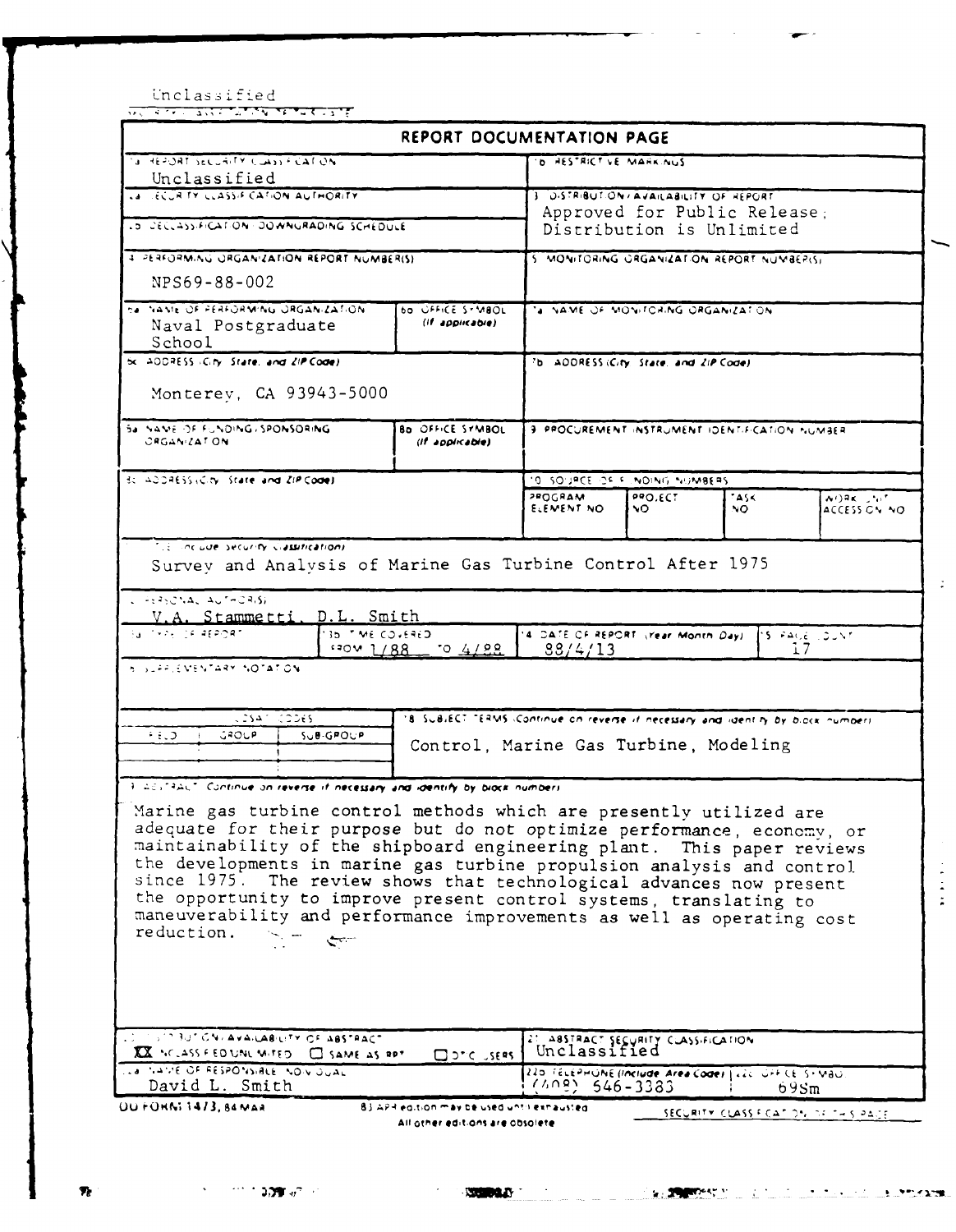#### Table of Contents

| $I$ . |                                                          |
|-------|----------------------------------------------------------|
|       |                                                          |
|       | III. Early Computer Models  4                            |
| IV.   | Dynamic Computer Models for Marine Engine Simulation . 6 |
| V.    | Recent Control Design Techniques  10                     |
|       | VI. Future Considerations  13                            |
|       | VII. Summary and Conclusions  14                         |
|       |                                                          |
|       |                                                          |
|       |                                                          |

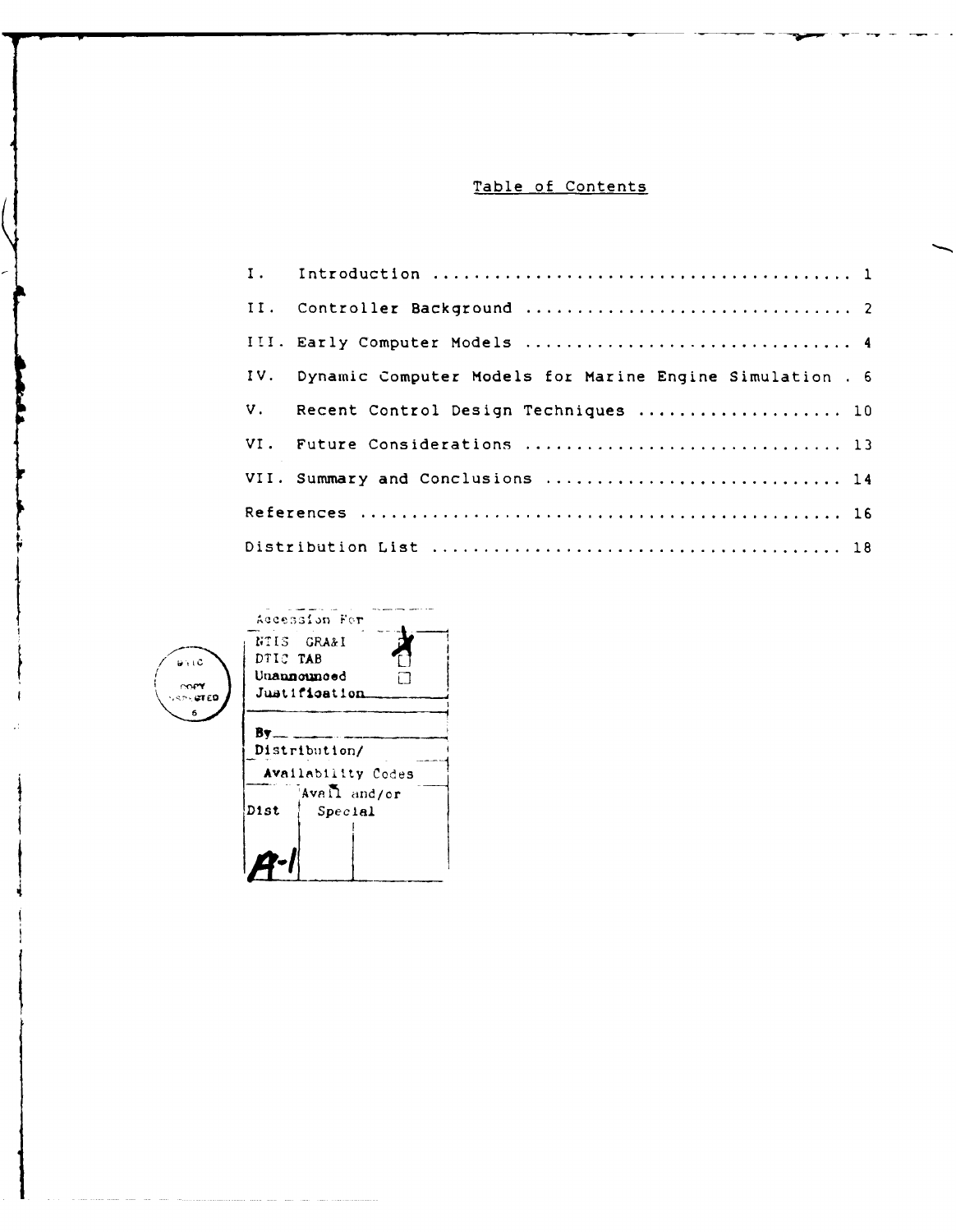INTRODUCTION: This paper is a review of published literature on marine gas turbine analysis and control only. Proprietary analyses unquestionably exist, but were not sought out for the purposes of the present review.

Modern marine gas turbine propulsion plants are combined with controllable reversible pitch propellers. This presents the problem of matching the engine RPM to the most efficient pitch, and is accomplished through the use of an integrated throttle control (ITC). Figure 1 shows a block diagram of a typical control scheme.



Fig. 1 Typical Marine Gas Turbine Control Scheme

The technology shown in Figure 1 is well over twenty years old and its limitations are now well defined. Today, technology exists that will allow the antiquated analog mechanisms and current computerized systems to be replaced **by** smaller more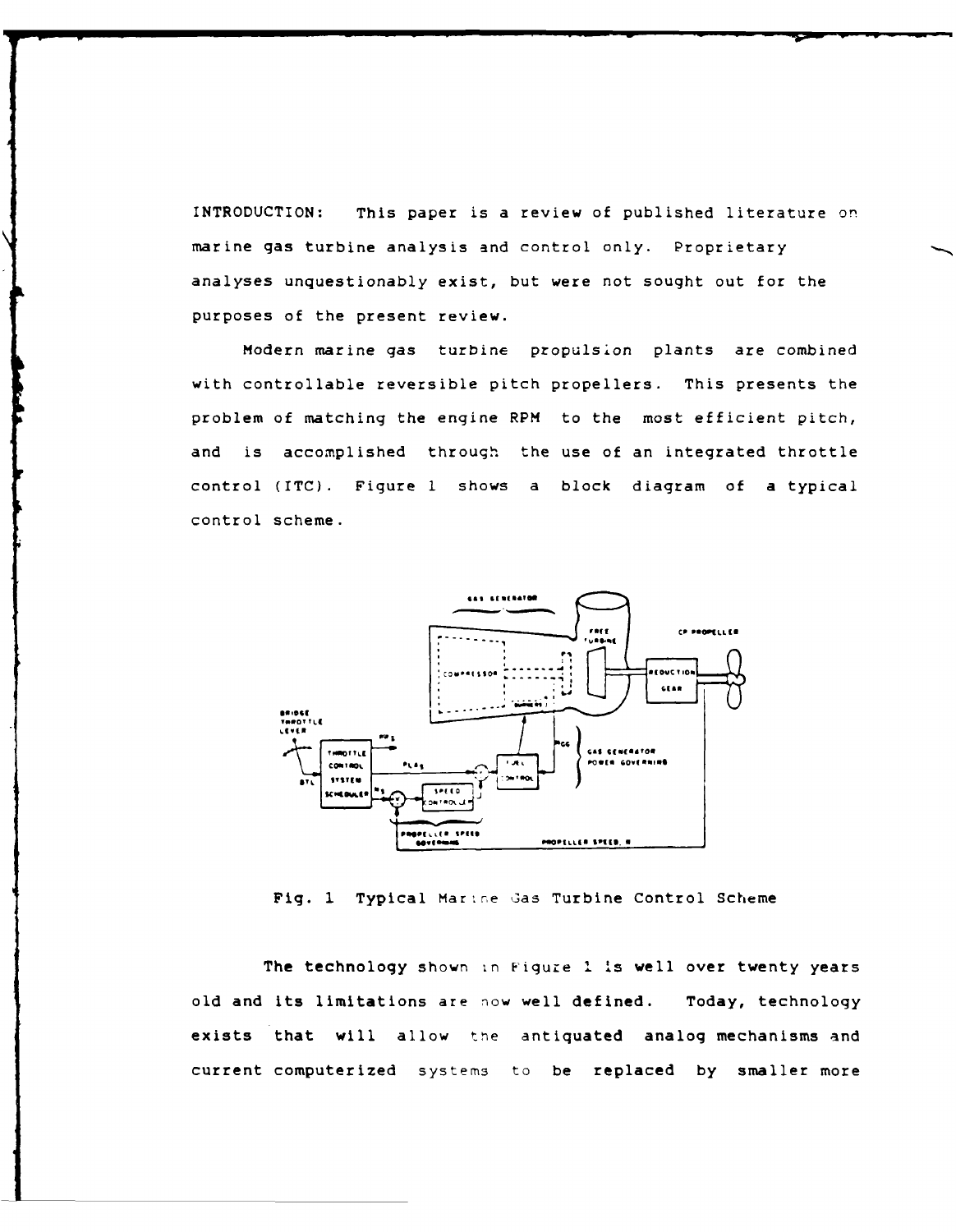reliable digital controls and hardware. The authors suggest that the following could be realized:

**1)** Reduction of maintenance "nightmares" that develop due to the intricacy and number of small parts in components such as mechanical fuel governors;

2) More reliable and compact circuitry would modify present hardware such as the Free Standing Electronic Enclosure, propulsion and electrical control consoles, and current engine health monitoring equipment;

3) Advances in the ability to model and simulate gas turbine performance would allow plant performance to be significantly improved, thereby increasing plant efficiency and translating to lower operating costs;

4) New techniques in engine health monitoring and analysis provide essential real time data on plant performance to the operators, allowing better and more rapid evaluation and response to a potential or actual engineering casualty;

5) More compatibility between control systems could be achieved, thereby reducing the number of different repair parts that must be stocked in the naval supply system. More commonality would also streamline the training process of personnel responsible for maintaining ard operating the systems;

6) inherent flexibility through reprogramming of c~mputer based control: paves Lne way for future developments.

CONTROLLER **BACKGROUND:** During the late seventies and early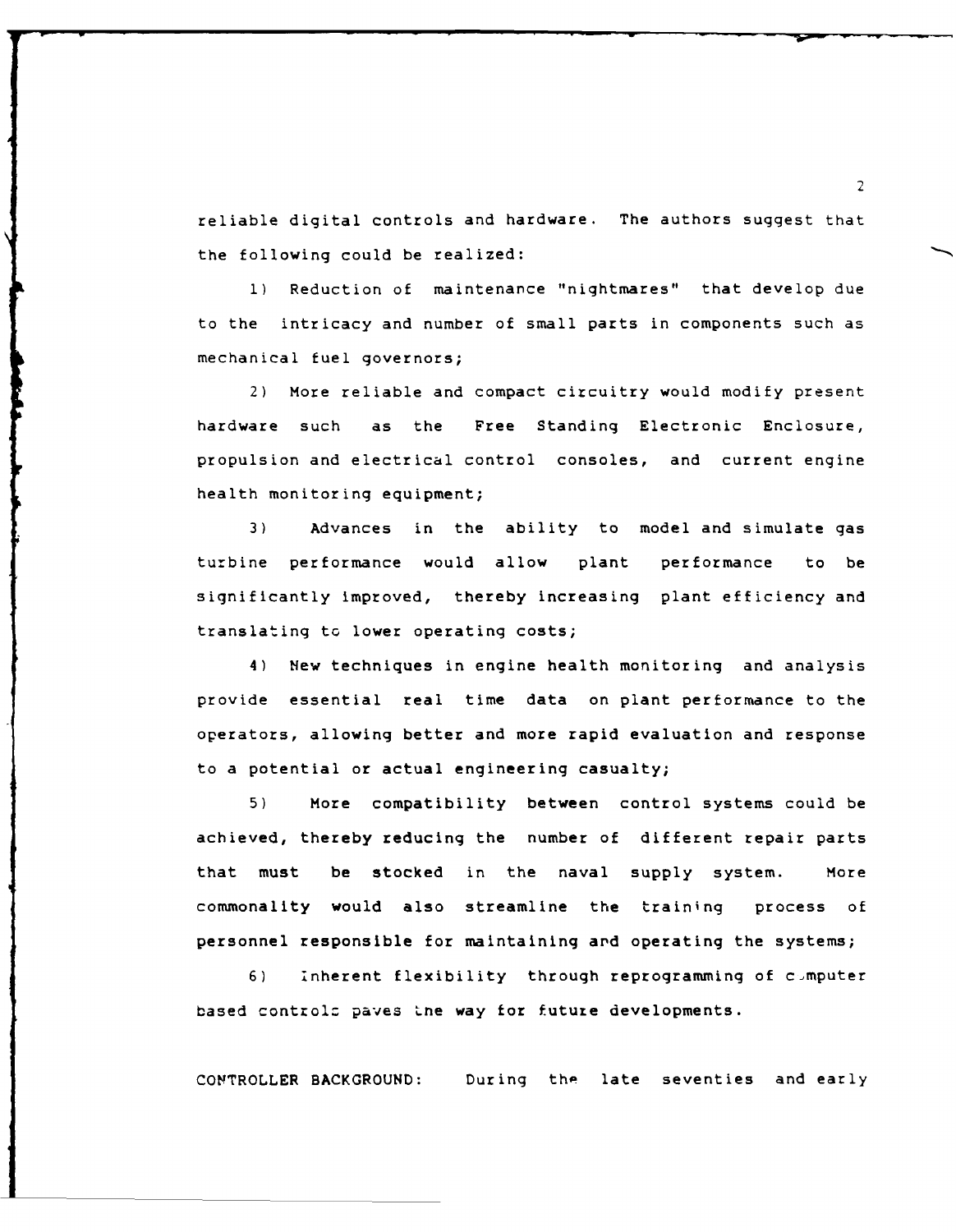eighties the marine gas turbine industry hotly debated the pros and cons of analog vs. digital control to implement integrated throttle control (1). The advocates of analog control were of the opinion that this technology was reliable and could perform all necessary calculations required for effective plant control. It was felt that little would be gained in the way of reduction of component count or system reliability through digital systems. This thought process led Rolls Royce to choose analog systems for warship controls, and led General Electric to a similar conclusion for the main fuel control on the LM-2500.

The digital advocates on the other hand, had the foresight to realize that advances in technology would be more easily Implemented in a digital base, and that reliability would indeed be as good, if not better than, analog systems. With the advent of the microprocessor, the component count can indeed be reduced with a carefully executed design process. This was demonstrated by the aviation community first on the F-100 engine (10). A natural progression would be for the marine gas turbine community to follow suit. It must be realized that some analog fuel system control components will probably always be required, particularly in the sensing and actuation areas.

Perhaps the most compelling reason today to convert to digital control is the advent of intelligent control. In this approach, a limited amount of operator intervention makes it possible to control a large quantity of measured and unmeasured states to meet the dynamic needs of the plant.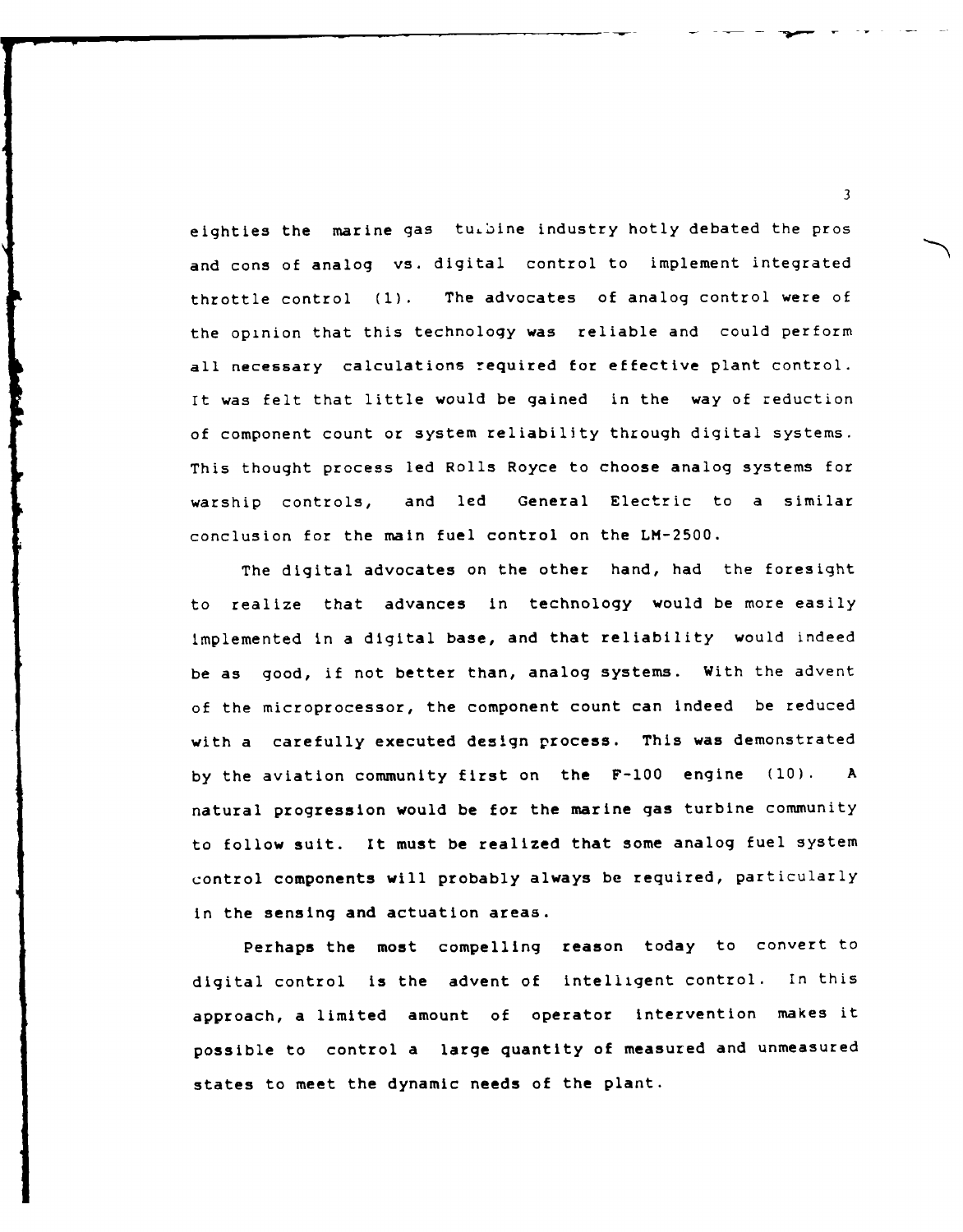Typically, a good control design approach consists of eleven steps. These steps contain three "feedback loops" which provide the means for modification or improvement should the designer desire. This control design approach is as follows:

- **1)** Specifications for control design;
- 2) Evaluation of plant function;
- 3) Plant mathematical modeling;
- 4) Plant model validation open loop simulation;
- 5) Selection of control strategy;
- 6) Selection of actuators, sensors;
- 7) Dynamic modeling of actuators, sensors;
- 8) Selection of controller action;
- 9) Theoretical controller design;
- **10)** Controller validation closed loop simulation;
- **11)** Prototype.

The design feedback loops exist between steps 4 and 3, between steps **10** and 8, and between steps **10** and 5. Inherent in this approach is the need for evaluation and modelling of gas turbine performance (step 3). Consequently, while this paper is dealing with marine gas turbines, much early work was done in the area of aviation gas turbine modeling and control. It is only appropriate that we begin with a review of these efforts.

EARLY COMPUTER **MODELS:** Gas turbines in use today for marine propulsion are for the most part derivatives of aviation gas turbine engines that have been "marinized" for use at sea. As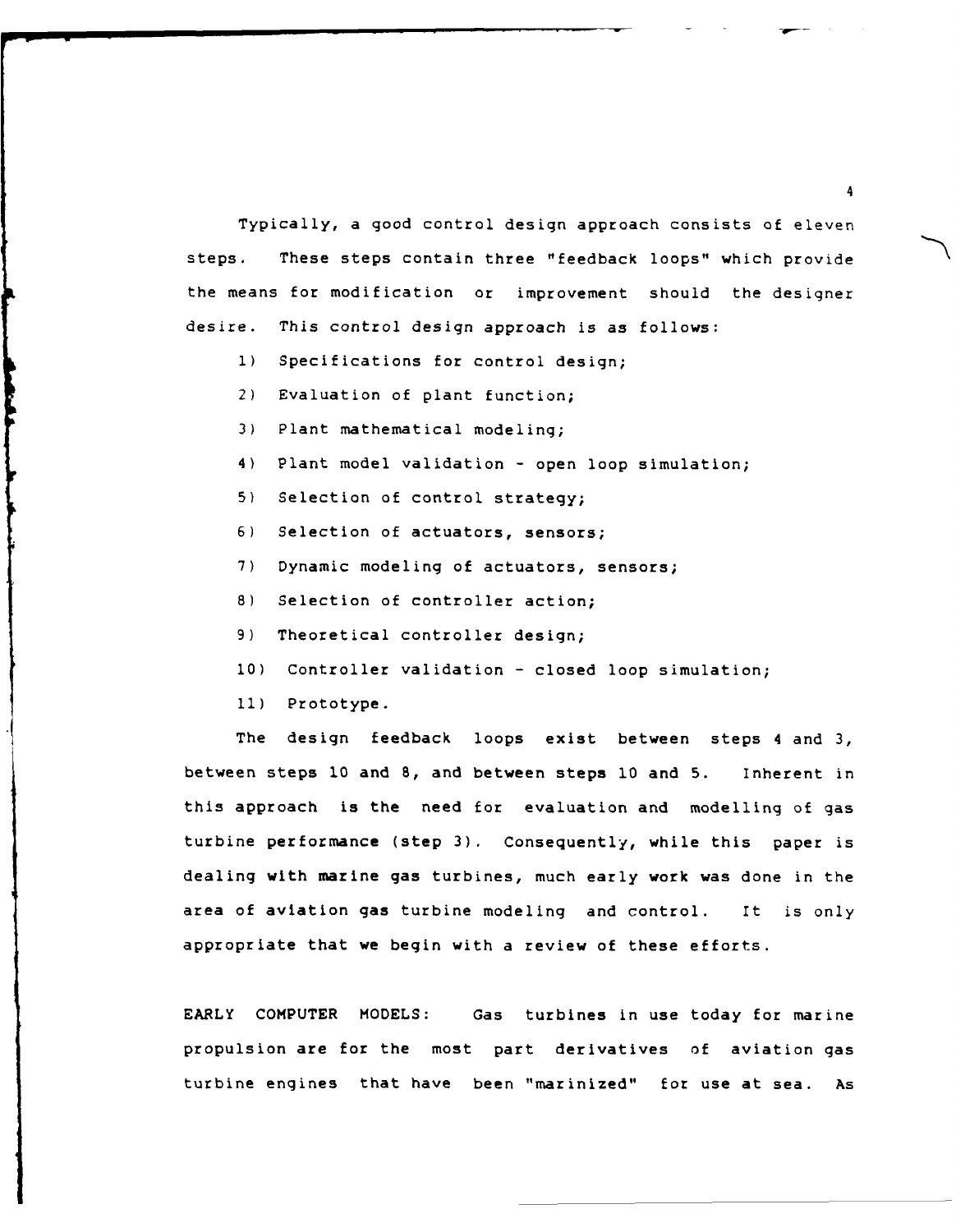one would expect, several computer simulations were developed to evaluate and predict system performance. The early simulations were developed by the aviation industry and provided a substantial data base for development of more advanced computer models. A short summary of some of the major early aircraft simulations is given below (2):

SMOTE: Developed in 1967 by the Turbine Engine Division of the U.S. Air Force Propulsion Laboratory (AFAPL), Wright-Patterson AFB, Ohio. It us capable of calculating steady-state design and off design performance of a two-spool turbofan engine.

GENENG: Developed in 1972 by NASA's Lewis Research Center (LeRC), Cleveland, Ohio. Its purpose is to improve the versatility of SMOTE. Steady-state design and off design performance of one- and two-spool turbojets can be calculated as well as the two-spool turbofan.

GENENG II: Derivative of GENENG, it calculates steady-state performance of two- or three-spool turbofan engines with as many as three nozzles.

NEPCOMP: Developed in 1974 by the Naval Air Development Center (NADC), Warminister, Pennsylvania. The flexibility inherent to NEPCOMP allows for calculation of steady-state performance of gas-turbine engines with multispools, including turbojets, turbofans, turboshafts, and ramjets.

DYNGEN: Developed in 1975 by LeRC, it combined the capabilities of GENENG and GENENG II for calculating steady-state performance of gas turbine engines with multispools. The additional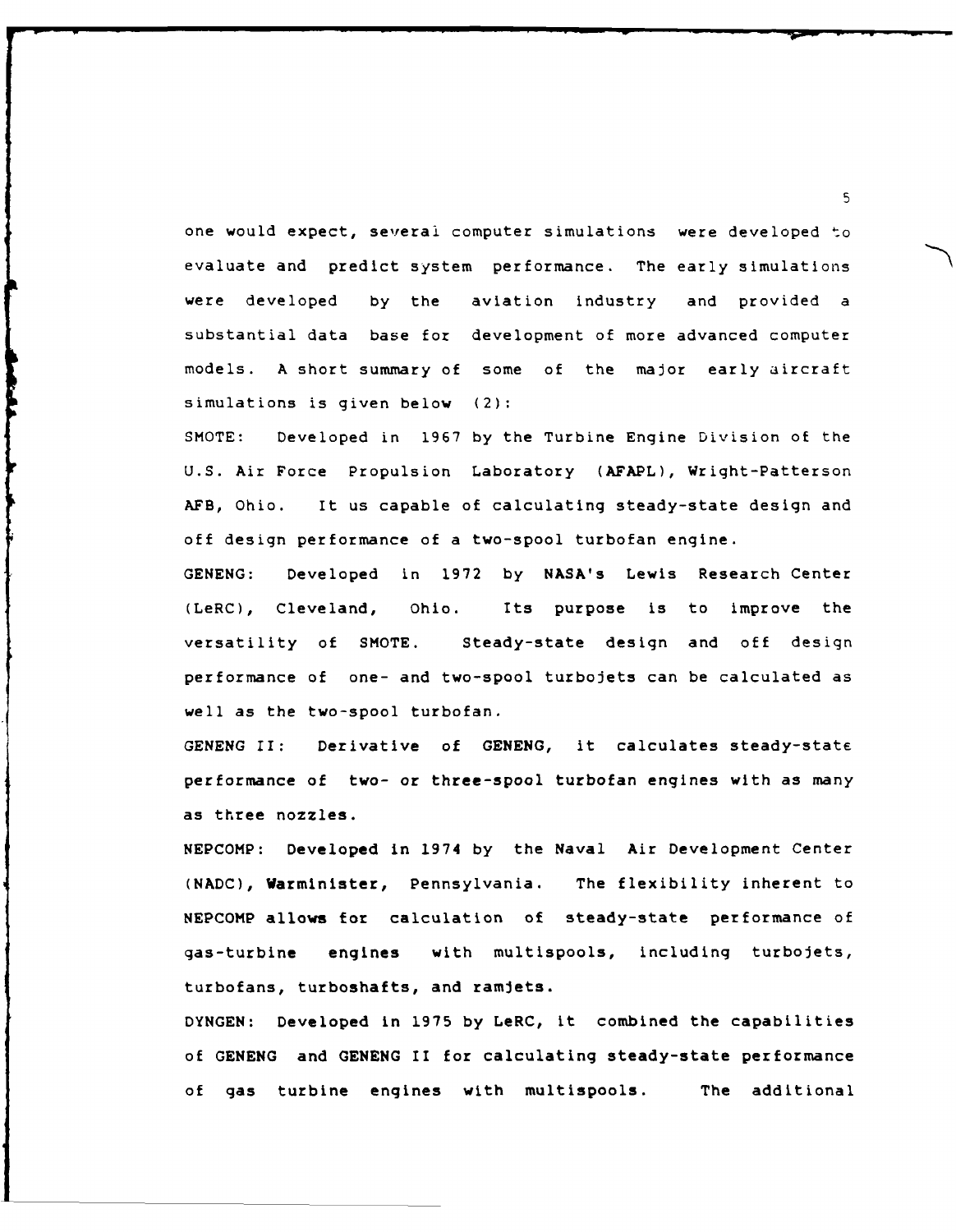capability of calculating transient performance was also added. NNEP: Jointly developed in 1975 by NASA, LeRC, and NADC. This computer code is able to simulate steady-state design and off design performance of almost any conceivable gas turbine engine simulation.

As can be seen above, the majority of the early work was devoted to steady-state simulations. A major shortfall, however, was a lack of dynamic simulation capability. At this point it is prudent to shift the emphasis from the work performed by the aviation industry and concentrate on the contributions made in the marine gas turbine industry in the area of dynamic simulation. Enter David W. Taylor Research and Development Center, Propulsion Dynamics Inc., and the U.S. Naval Postgraduate School.

DYNAMIC COMPUTER **MODELS** FOR MARINE **ENGINE** SIMULATION: Engineers at David W. Taylor developed equations to mathematically model various engine manufacturer's configurations (2). Once these were established, a system of common component interface locations was defined and the locations were numbered. Equations were then developed for the numbered majcr gas turbine components, including compressors, burners, turbines, and engine load. Dynamic equations were then developed to describe speed, I power balances, mass accumulation, and energy accumulation. An

<sup>1</sup> Information used for this portion of the discussion only relates to a simulation of a single spool engine configuration.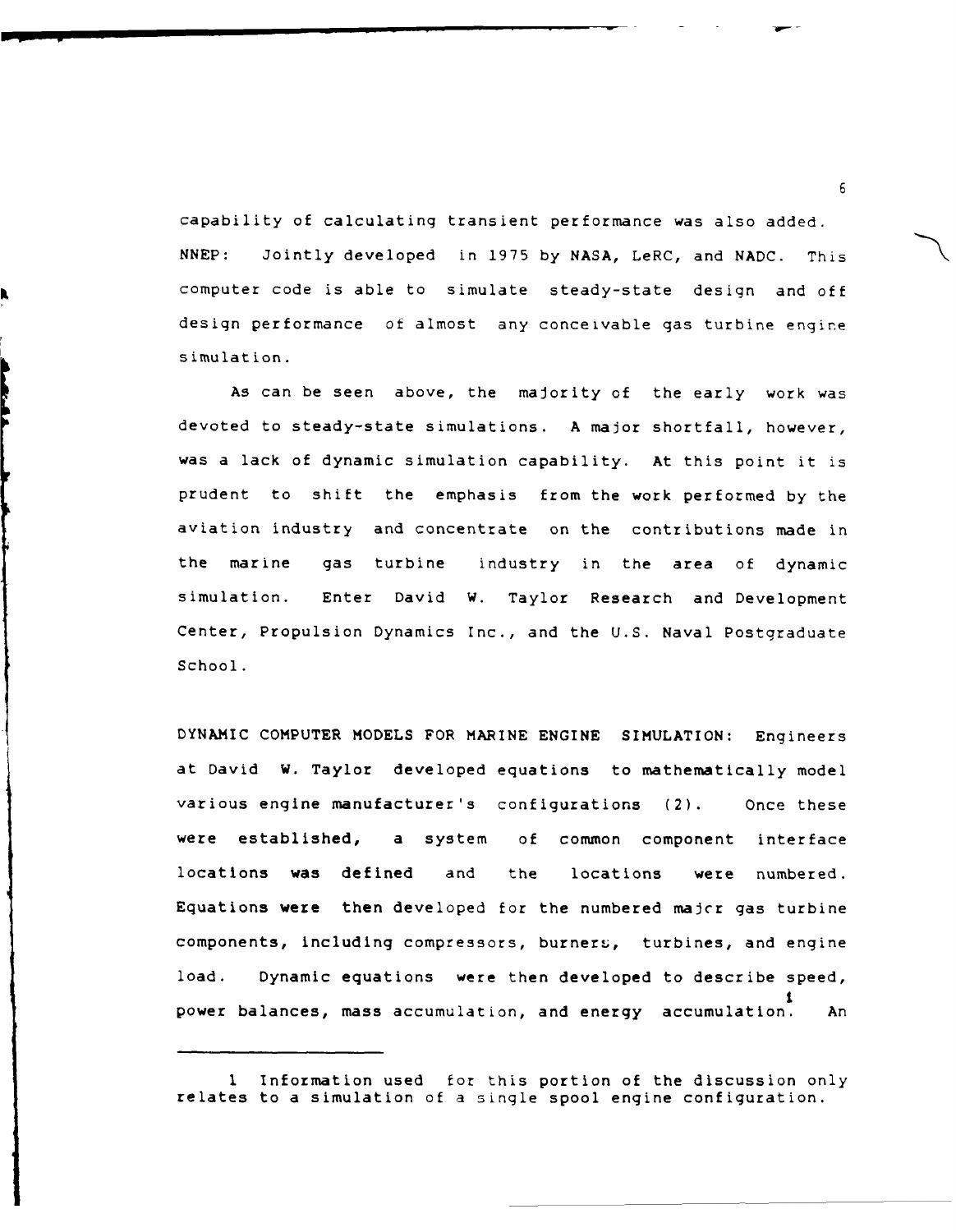iterative approach was then utilized to balance the performance characteristics of the various engine components. A Newton-Raphson technique was used to achieve convergence. The results of the simulations conducted yielded good results between the manufacturer's simulation and the existing experimental data.

Beginning in the early seventies, the U.S. Navy initiated The Gas Turbine Ship Propulsion Control Systems Research and Development Program. The Navy chose Propulsion Dynamics, Incorporated to conduct the program which was designed to develop a machinery dynamics and control system data base. The program involved computer simulations of total propulsion systems, which were validated by shipboard and model testing. The program continued into the eighties and was still generating technical papers as recently as 1986 (3). The program was successful in developing a theoretical design base for gas turbine propulsion systems. Major conclusions were drawn in the following areas (4):

- **1)** Propulsion systems cycling;
- 2) Propeller speed governing;
- 3) Gas generator power governing;
- 4) Combined Power and Speed Governing.

Based on data obtained during the program, a ship propulsion control system was devised for use in computer simulations. The control system was of the classical integral variety, whose gains were fixed via a "cut and try" method. Gains (Kss= integral speed control gain) were obtained for various wave conditions and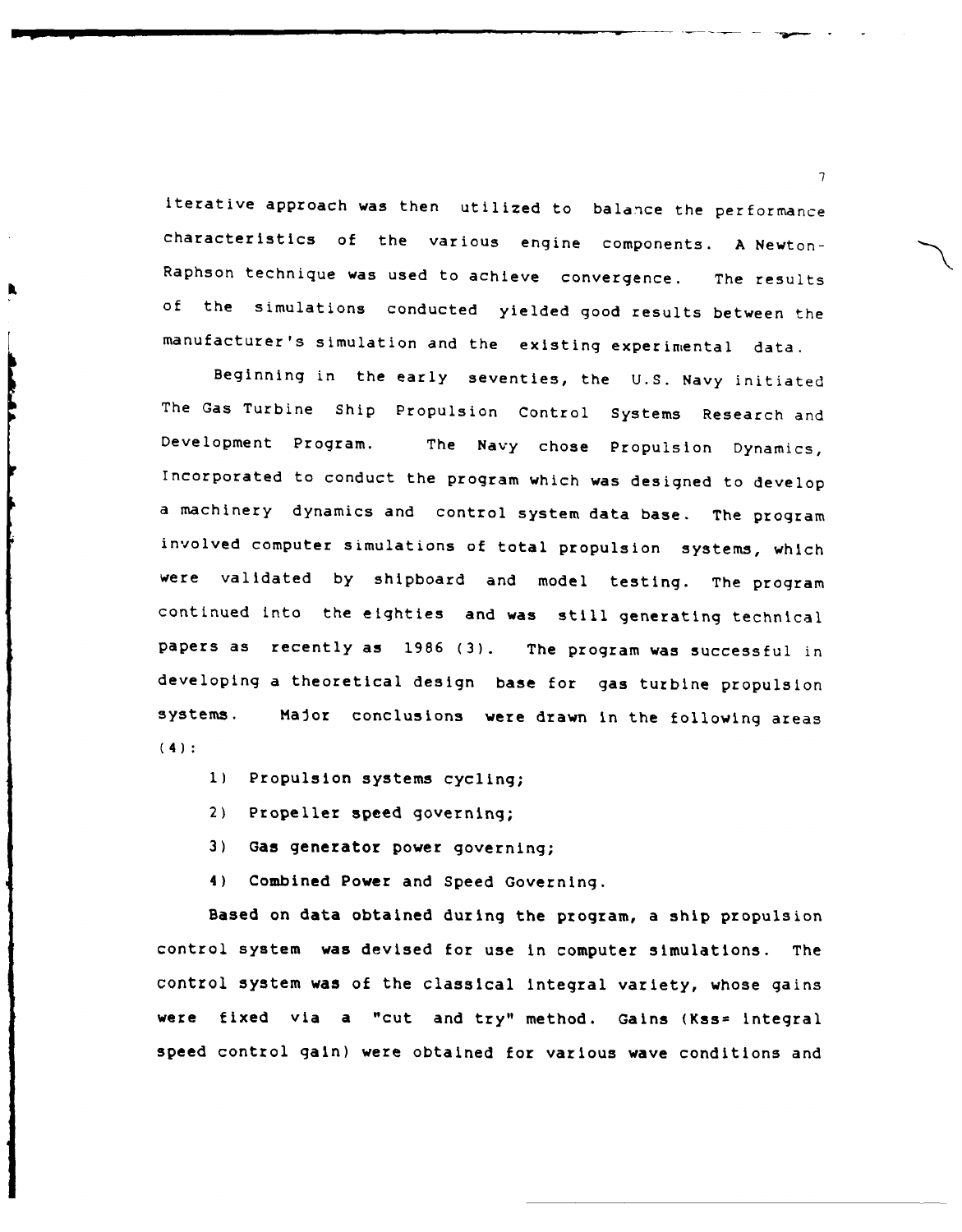engine speeds, then tabulated and compared. In a current application this Kss is set via the "sea state adjust" control found on the propulsion control consoles aboazd DD-963 class destroyers. Figure 1 shows a block diagram of the ship propulsion control system used. Simulations performed during the program tended to give good results when compared to model and ship generated data (4).

**The Second Service** 

The program generated some interesting observations regarding a gas turbine engineering plant's response to seawayand maneuver-induced unsteady loading, which are indeed confirmed by the experience of the first author who served as Main Propulsion Assistant aboard a DD-963 class destroyer. In high seas, gas turbine plants experience a good deal of engine/propeller cycling due to constant changes in prooeller loading as the ship moves through the water. A ship configured with two propulsion shafts experiences a good deal of propeller load variation during turns, particularly during high speed turns. Naturally these conditions cause numerous changes in engine speed, resulting in engine wear and potential overspeeding of the engine gas generator should the propulsion load be lost for some reason. It should be noted at this point that these two phenomena can be thought of as "disturbances" to the plant.

Returring to general control development, modern control theory provided the next logical step in controller design. In this work, state space techniques applied to gas turbines have yielded positive results. Such state variable methods allow the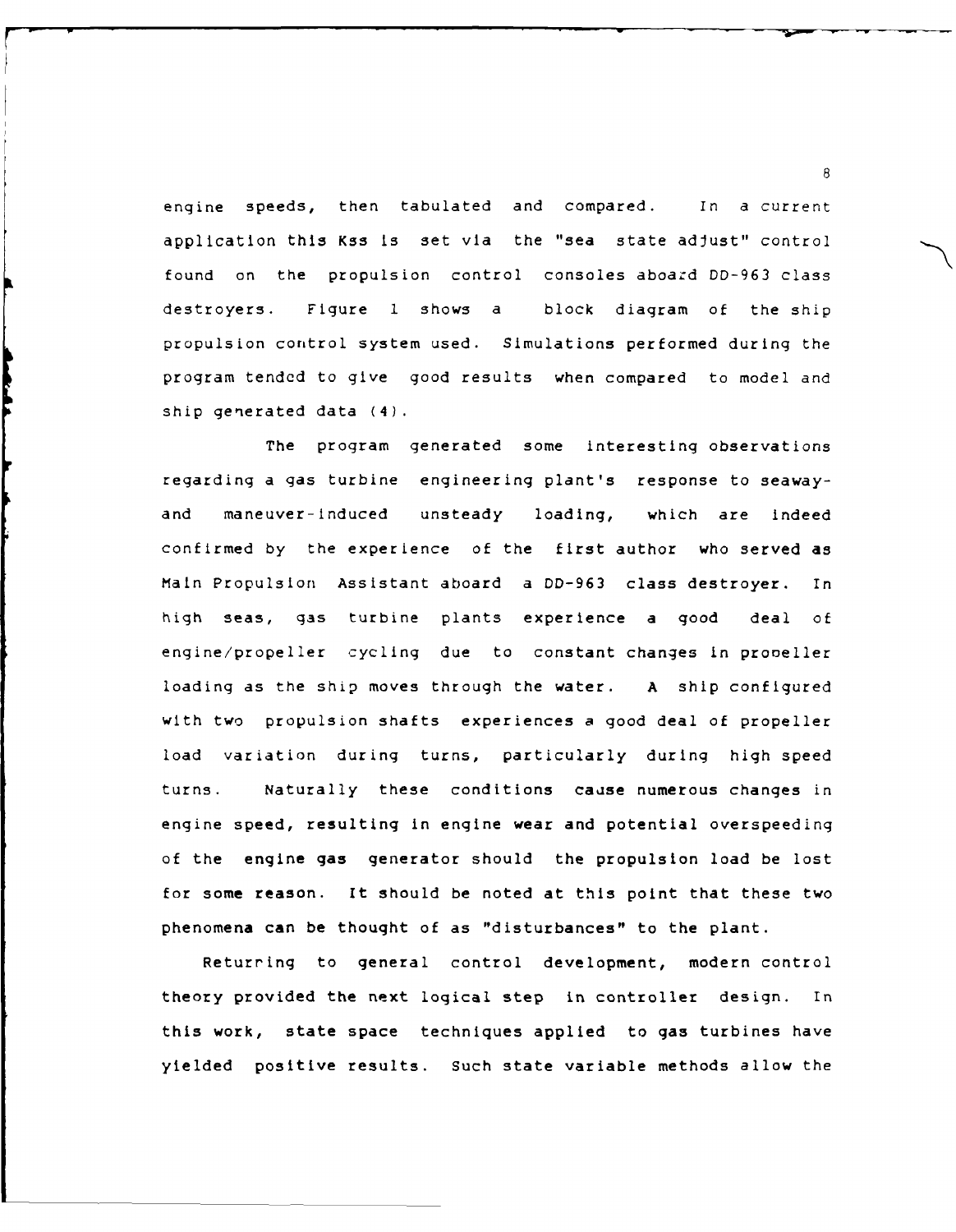

control system designer to gain an understanding of the inherent input cross-channel coupling dynamic characteristics of the system and to take advantage of coupling which exists between input and output variables.

 $\pmb{\mathsf{k}}$ 

In the late seventies students and faculty at the Naval Postgraduate school applied state space techniques to a linearized model of an FFG-7 ship propulsion system (5). Dynamic propulsion system equations were developed for the FFG-7 and then linearized, the appropriate matrices developed, and the dynamic simulations conducted. The results demonstrated that the linear model described the system behavior reasonably well.

Another mathematical model was developed at Tsinghua University, Beijing, China in the mid-eighties (6). A three shaft marine gas turbine was modelled and simulated using state space techniques, and two different numerical methods were used to obtain convergence. The convergence methods used were (a) the varying coefficient method and (b) the small deviation method. The difference in methods lies in the fact that only small system perturbations can be considered in the latter, while large perturbations can be considered in the former. In the tirst method the initial point of linearization lies in the unsteady regime. The real beauty of the varying coefficient method is that transients under large perturbations can be obtained with sufficient accuracy using linearized equations. Results from the fwo simulation techniques were compared and the varying coefficient method was deemed more accurate.

 $\overline{Q}$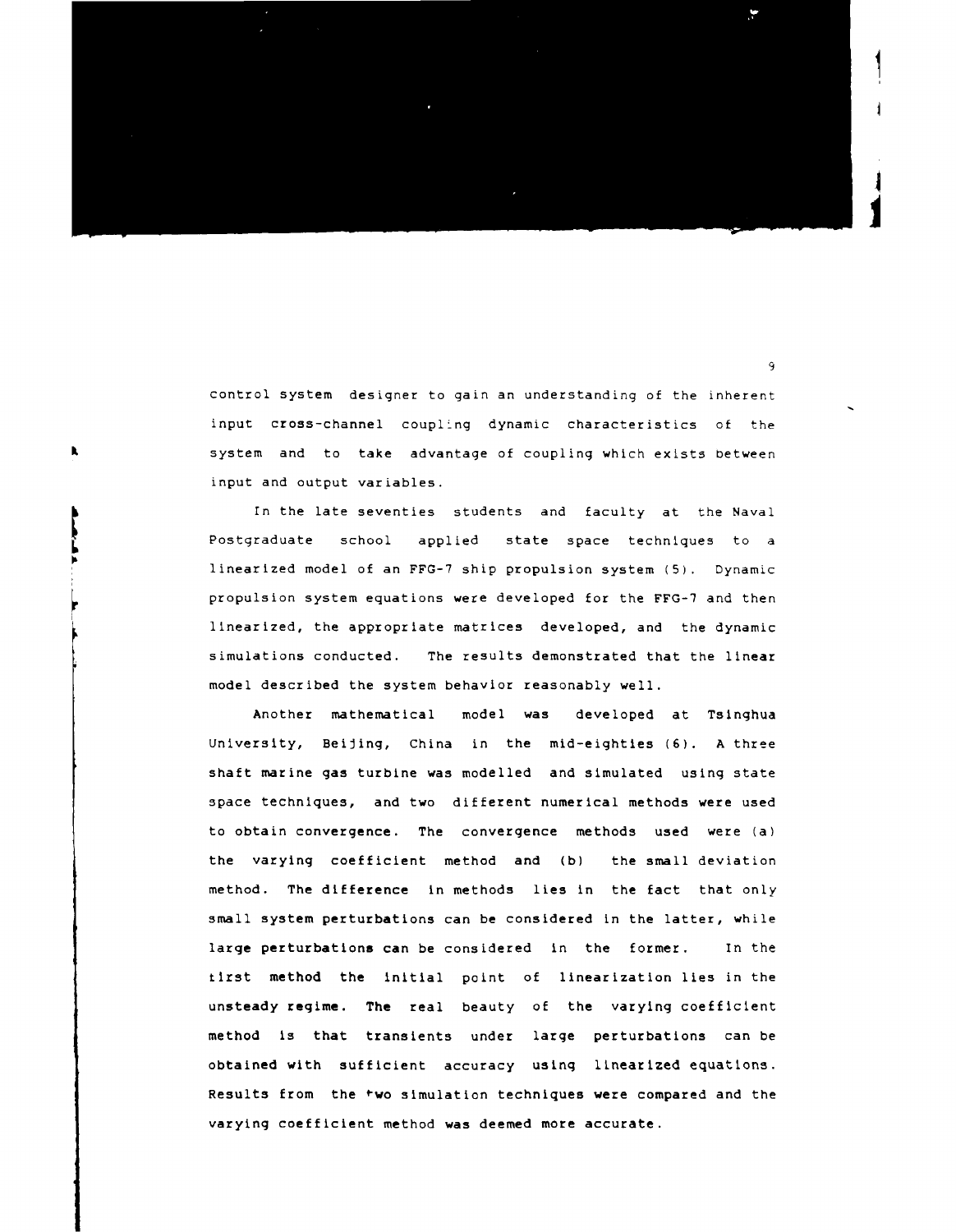**RECENT** CONTROL DESIGN **TECHNIQUES:** There are numerous methods **by** which one can design a controller for an automatic system. When a state space approach is taken to design, there are basically two ways to approach the task: i) The Pole Placement method and 2) The Linear Quadratic Regulator technique (LQR). The Pole Placement method requires that the location of the desired system closed loop poles be known. Since the optimum closed loop poles of a system may not be known during design, the LQR method is often a better choice. The LQR method optimizes the design of the controller, based on the inputs of various matrices and a cost function. The LQR controller often requires an observer to calculate the states, it then calculates the error between actual and desired states and computes the gains such that stability is guaranteed and the integrated error minimized.

Kidd, Munro, and Winterbone examined the potential of a digital control scheme designed using **LQR** state space techniques (7). The plant model was one of a two-shaft, two-turbine vessel with a combination of a sprint and a cruise turbine on each shaft coupled to a controllable reversible pitch propeller via a reduction gear. The simulations were performed using a FORTRAN IV digital, non-linear, dynamic computer simulation which included steady state data for the non-linear propeller and thrust characteristics. A digital controller was developed using state space techniques, eventually culminating in a gainscheduled multivariable controller which was constructed from a

iC

- **r -**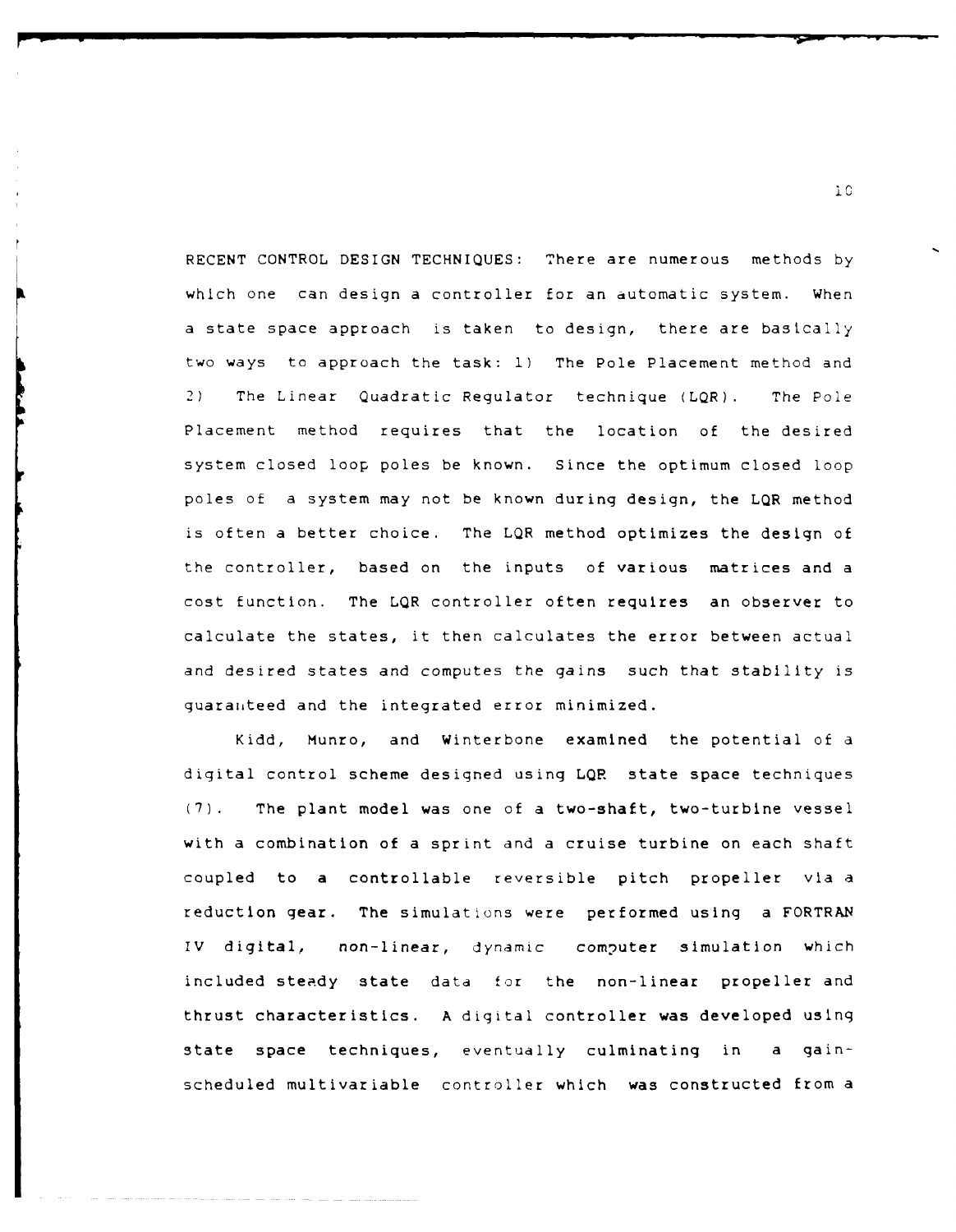selection of linear compensator designs. For comparison purposes a conventional control system was designed as a yardstick by which to measure the digital control system. Both controllers were then implemented in the non-linear ship simulation model. The responses of the two controllers were compared for several maneuvers and the multivariable controller demonstrated a much faster speed of response and less overshoot on propeller-shaft torque output. The multivariable controller constrained the propeller well within safe and acceptable operating limits. The improvements in response of the propulsion plant improved the ship speed response which resulted in ship acceleration and stopping time improvements, i.e ship maneuverability improvements.

LQR controllers have also been designed for the F-401 and F-**100** aerospace turbofan engines. Figure 2 is a block diagram of the F-100 control model **(i0l.** Similar research was done to apply LQR techniques to the design of a power turbine governor for a turboshaft engine driving a helicopter rotor blade (8). In that work, a GE-700 turboshaft engine was modelled using state space methods and was mathematically coupled to a linear lumped capacitance model of an articulated rotor blade. The two were then combined into an overall system matrix and simulated; the results were compared to **3** :nventional governor's performance. The performance was increased in the areas of time response and overshoot in power turbine speed. These results seem to parallel the results obtained by Kidd, Munro, and Winterbone, but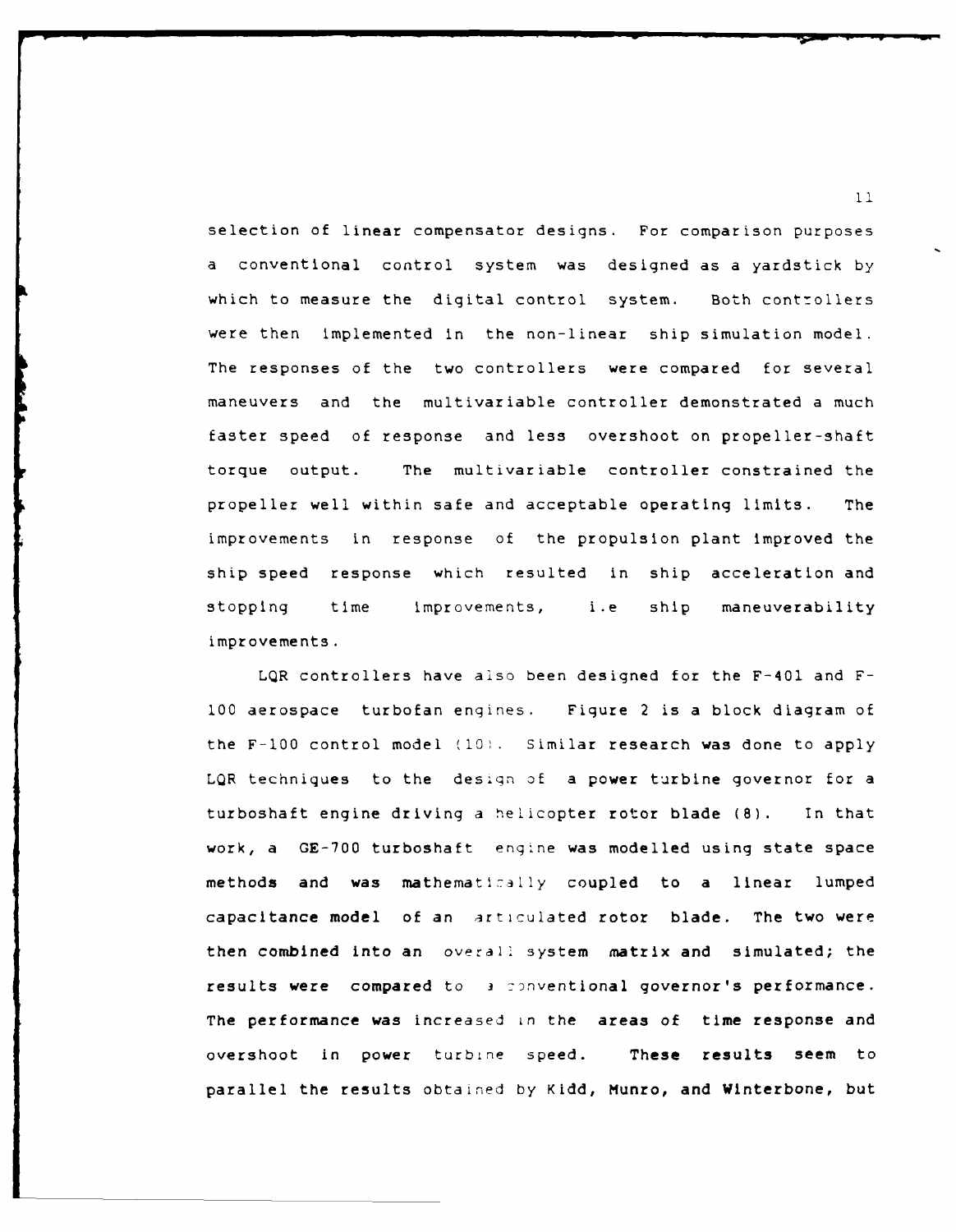for a different application.



Fig.2 F-100 Control Model

Modelling and simulation work has also been conducted at the Naval Postgraduate School on a Boeing 502-6A engine coupled to a water brake dynamometer that is used to simulate a propulsion load (9). Students and faculty have combined their talents in an ongoing hardware and software implementation process designed to provide a data base for future studies in gas turbine control. Encouraging results have been obtained with the present computer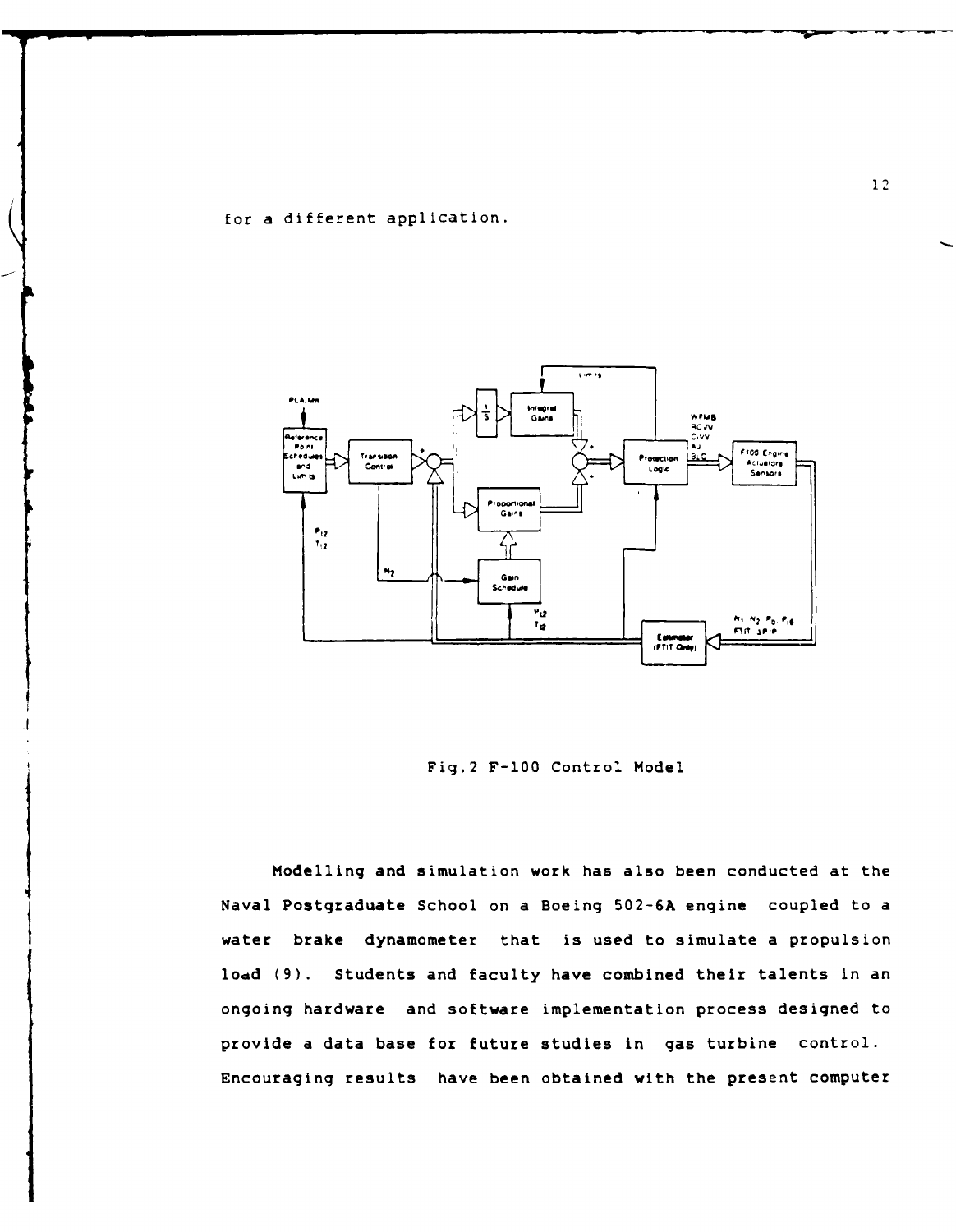simulation technique, a summary of which are presented in figure 3. The near linearity shown by the experimental data lends great strength to LQR design for marine application.



Fig. **3 NPS** Boeing **502-6A** Computer Simulation Results

**FUTURE** CONSIDERATIONS: The "Revolution at Sea" concept has forced a departure from the way sea warfare was conducted during World War II and is ushering in technological advances in all phases of naval operations **(11).** Commensurate with new weapons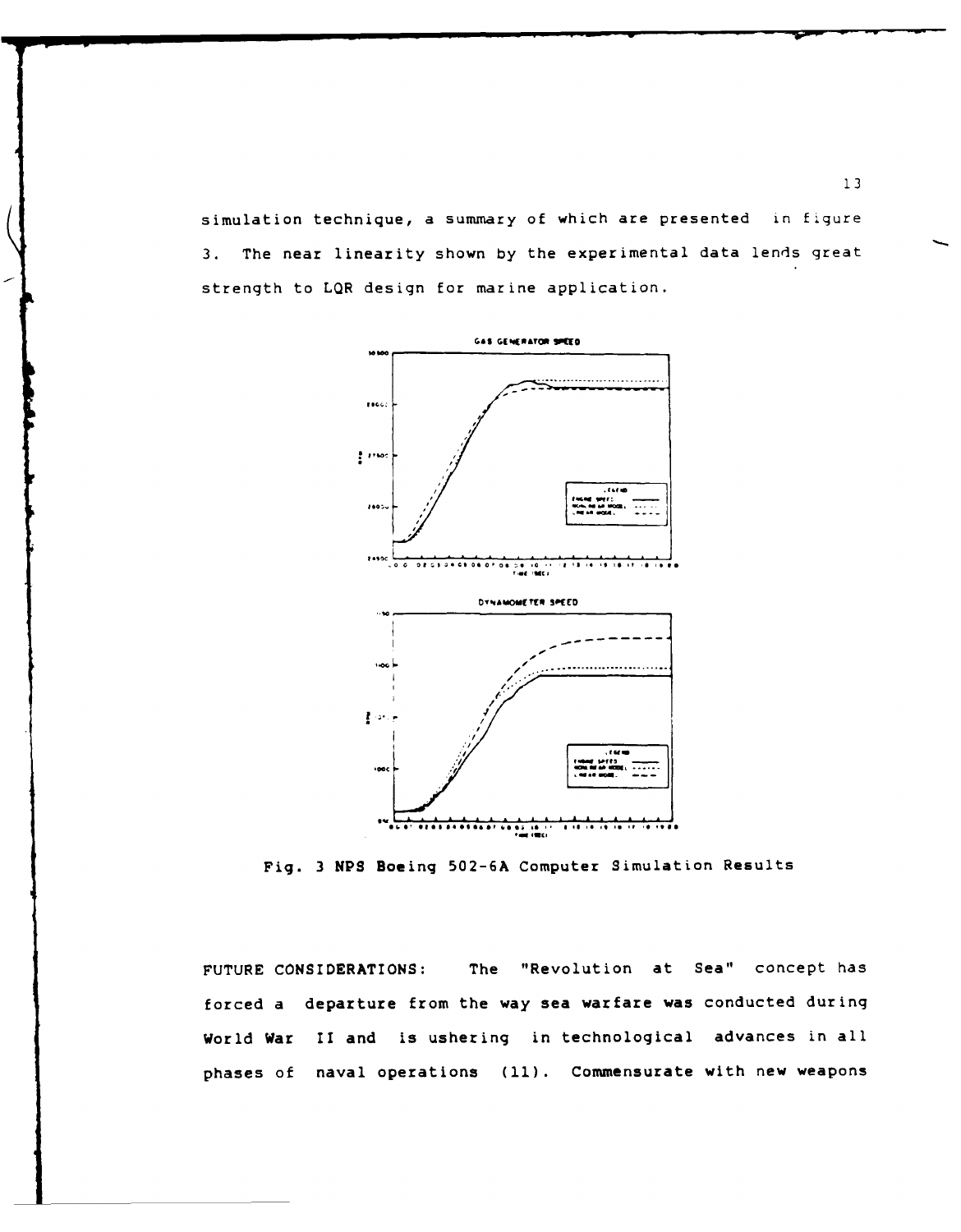and tactics will be improvements in hull design, habitability, sensors, and propulsion. Automation will allow modern warships to operate more efficiently and with much smaller crews than World War II ships of similar dimensions. Future ships will be designed with a greater emphasis placed on "ordnance on target", forcing a greater volume of ship space to be used for weapons and their associated systems. Logically, it can be expected that the crews of these ships will be drastically reduced and a large part of the functions performed today by sailors will be automated. This will offer new opportunities in control design and implementation, perhaps including artificial intelligence.

Artificial intelligence may provide a means for decision making where the need for integrated, consistent, rational, real time response exists (12). This concept lends itself well to the propulsion plant environment, particularly during an engineering mechanical casualty (say, due to battle damage or equipment failure).

SUMMARY **AND CONCLUSIONS:** Existing classical control methods provide a method of controlling gas turbine propulsion plants at an acceptable level. These control schemes have several noteworthy drawbacks, especially the following:

**1)** Dynamic changes in plant parameters due to changing operating conditions are not totally accounted for;

2) Rate limiting devices associated with classical control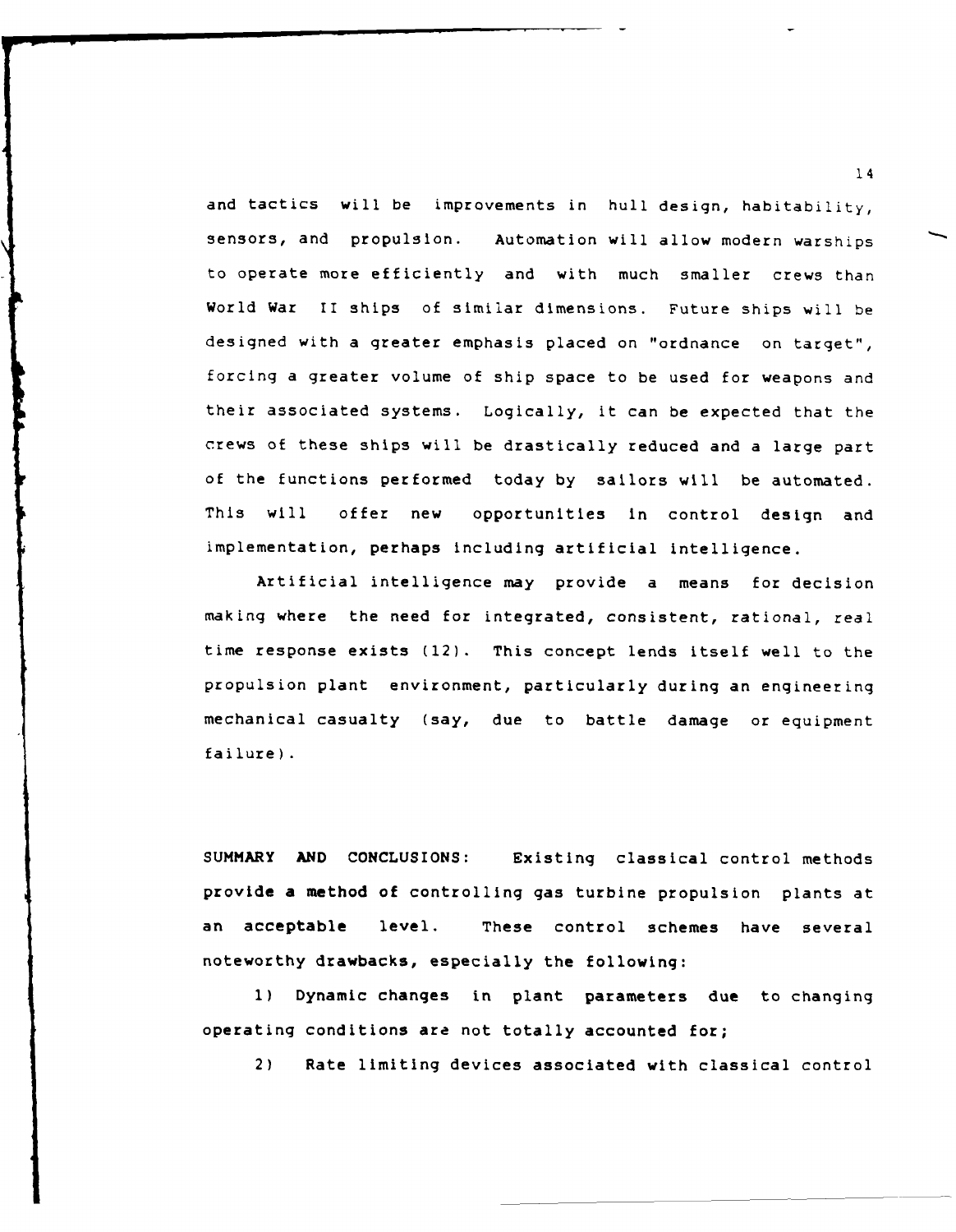methods may penalize or limit overall plant performance and maneuverability of the ship;

3) Classical control schemes tend to ignore the multivariabe characteristics of a modern propulsion plant, and this may cause inefficient response characteristics to be obtained;

4) Disturbance rejection properties are not as satisfactory or as responsive as a multivariable controller that has been properly designed.

It makes little sense to place a high performance propulsion system on a hull designed for speed and maneuverability (such as today's cruisers, destroyers, and frigates) and then penalize that performance with a less than optimal control system. As the art of war at sea becomes more complex, increased maneuverability and performance may be the keys to a vessel being "in the right place at the right time". Recent advances in multivariable control technology allow the use of much better control schemes to provide ships with the necessary increases in performance.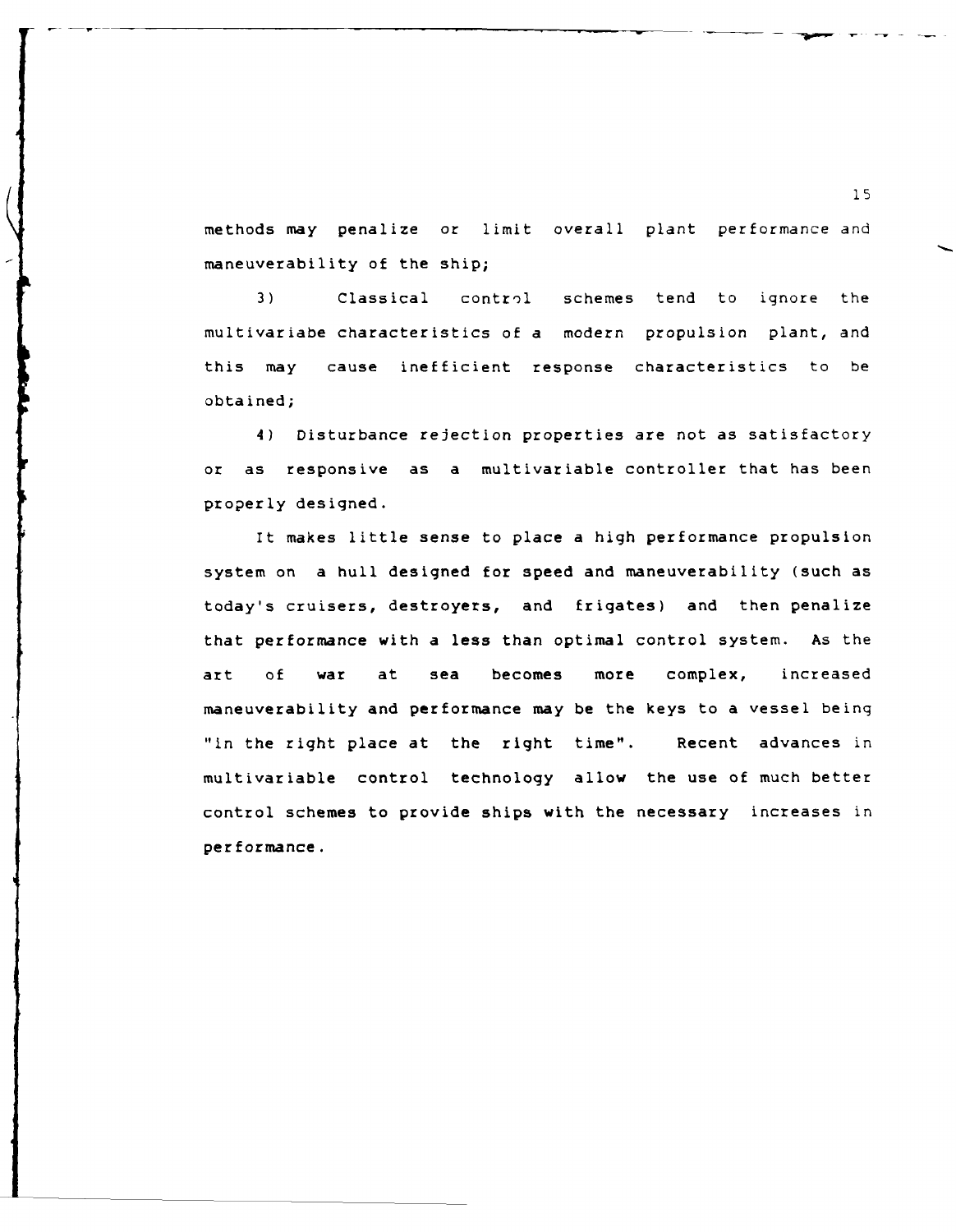#### **REFERENCES**

- **1)** Wheeler, D.J., "Specification of a Control System for a New Marine Gas Turbine Engine.," David W. Taylor Naval Ship Research and Development Center Annapolis, Maryland
- 2) Bowen, T.L., "Gas Turbine Simulation Technique for Ship Propulsion Dynamics and Control Studies," Proceedings Fifth Ship Control Systems Symposium, Vol II, Oct 30 - Nov 03, 1978, pp E2 3-1 - E2 3-14.
- 3) Rubis, T.J. and Harper T.R., "The Naval Gas Turbine Propulsion Dynamics and Control Systems Research and Development Program," SNAME Transactions, Vol.90, 1982, pp 321-338.
- 4) Rubis, T.J. and Harper T.R., "Governing Ship Propulsion Gas Turbine Engines," SNAME Transactions, Vol.94, 1986, pp 283-309.
- 5) Toney, J.H. and Houlihan T.M., "Dynamic Simulation of FFG-7 Ship Propulsion System," Masters Thesis in Mechanical Engineering, Naval Postgraduate School, Monterey, California, June 1977.
- 6) Xu, X. and Ni W., "Mathematical Model of a Three-Shaft Marine Gas Turbine," International Conference on Industrial Process Modelling and Control, 6-9 June 1985, pp 213-218.
- 7) Kidd, P.T., Munro **N.** and Winterbone D.E., " Development of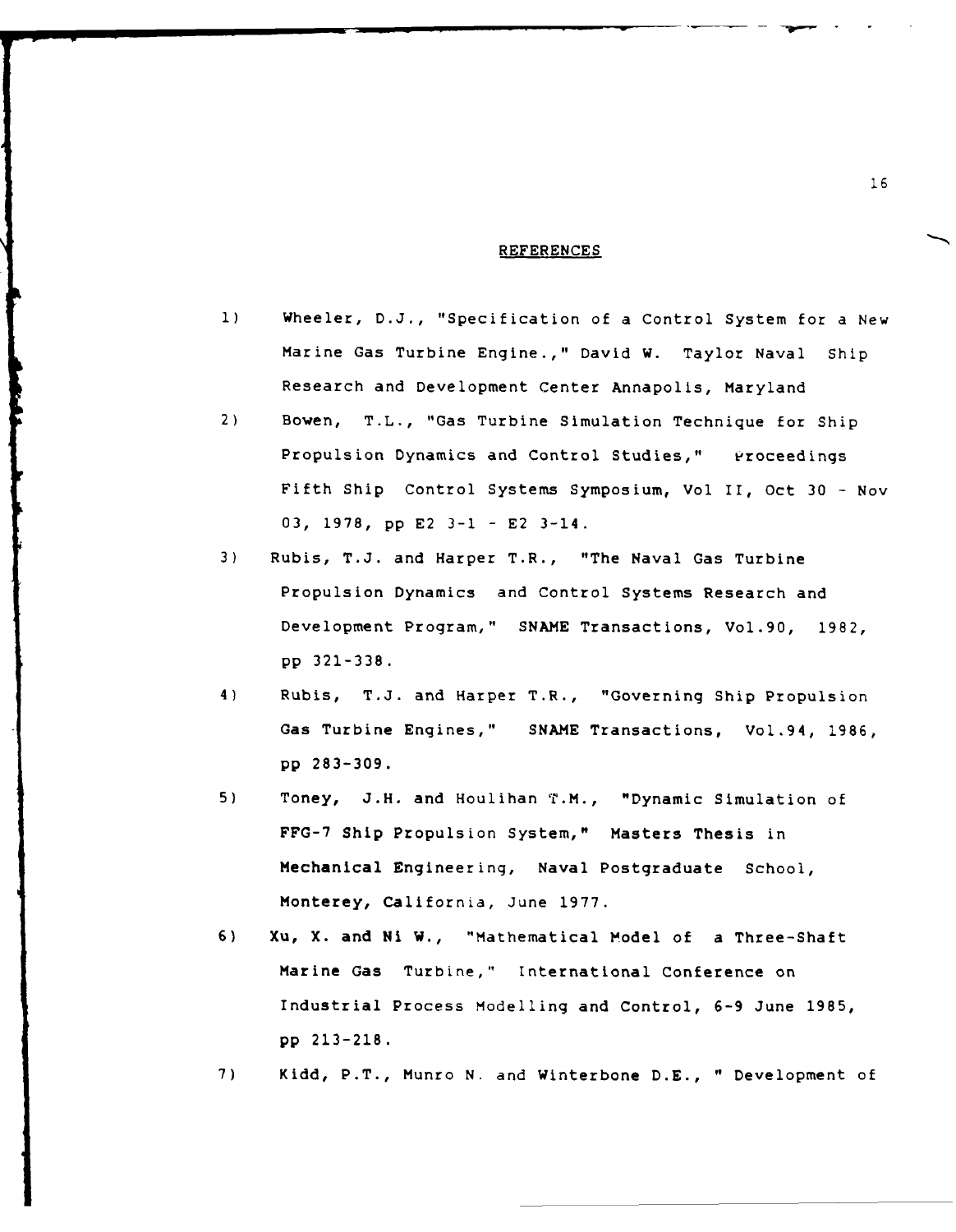an Alternative Control Scheme for a Naval Propulsion Plant," Transactions of the Institute of Measurement and Control, Vol.7, No.1, Jan-Mar 1985, pp 46-56.

- 8) Pfeil, W.H., de los Reyes G. and Bobula G.A., "The Application of LQR Synthesis Techniques to the Turboshaft Engine Control Program," AIAA/SAE/ASME 20th Joint Propulsion Conference, June 11-13, 1984, pp 1-7.
- 9) Smith, D.L. "Linear Modeling of a Marine Gas Turbine Power Plant," ASME preprint publication for 33rd International Gas Turbine and Aeroengine Congress and Exposition, 5-9 June, 1988.
- 10) Miller R.J. and Hackney R.D., "F100 Multivariable Control System Engine Models/Design Criteria," AFAPL-TR-76-74, 1976, pp 1-55.
- **11)** Metcalf, J.A. "Revolution at Sea," United States Naval Institute Proceedings, January, 1988, pp 34-39.
- 12) Baciocco, A.J. "Artificial Intelligence and C I," Applications In Artificial Intelligence, ed. by S.J. Andriole, Petrocelli Inc., Princeton, N.J., 1985, pp 491- 504.